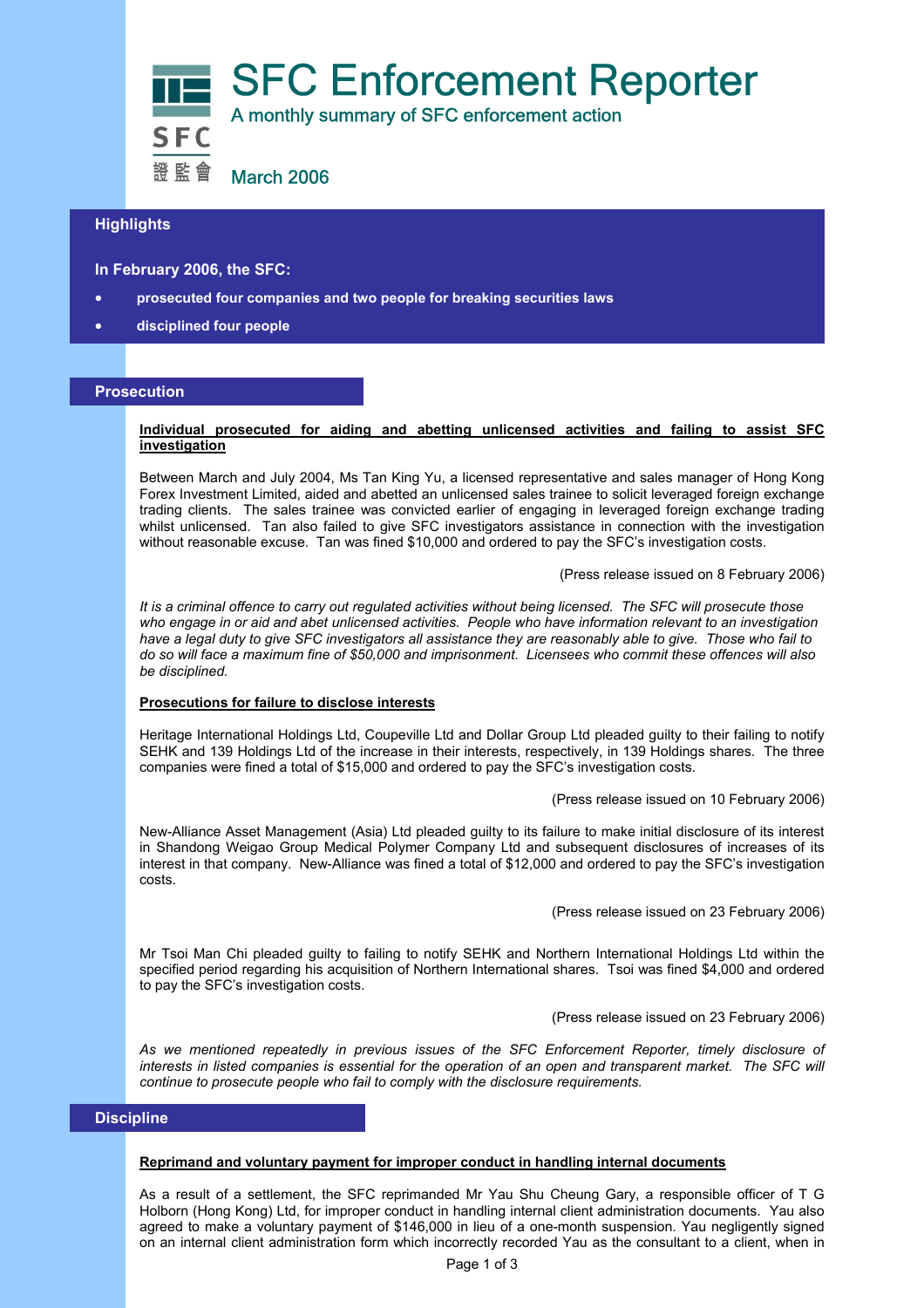

fact an unlicensed representative was the consultant. In settling the disciplinary action, the SFC took into account that Yau had a clear record and this was a one time error; there was no loss caused to T G Holborn or any other person; Yau made no money off the relevant client; and Yau co-operated with the SFC.

(Press release issued on 1 February 2006)

*All licensees, including responsible officers, must take reasonable care to ensure that all material paperwork relating to a firm's business or its compliance with law and regulation is accurate so that the firm and the regulator can monitor compliance. Those who deliberately falsify such documents will face harsher penalties and possible criminal prosecution.* 

# **Suspension for improper conduct including failures relating to unsolicited calls**

The SFC suspended Mr Siu Hon Ming for five weeks for improper conduct including failures relating to unsolicited calls. Between March and June 2002, Siu, a former senior business manager of Hantec International Ltd, asked a broker trainee to make unsolicited calls with a view to soliciting clients. Siu also paid an introductory fee to another broker trainee for introducing his relative to open an account with Hantec. Both trainees were not registered with the SFC. Siu also signed on the account opening documents of a client solicited to certify that he had witnessed the signing of the documents by the client, and that he had explained the contents of the documents to the client, when in fact he was not present when the client signed the documents. On 21 October 2004, when Siu was a licensed representative of Shun Loong Forex Company Ltd, he failed to record the order instructions and confirmations of a client in Shun Loong's centralised telephone recording system. He also failed to record the order details on trading blotters or dealing tickets. Further, he failed to submit Commission Fee Payable Forms of that client to Shun Loong on a timely basis.

(Press release issued on 13 February 2006)

*Regulated persons are expected to follow their employers' internal procedure and other rules and guidelines issued by the SFC. Unsolicited calls are prohibited because investors may be pressured into making hasty investment decisions. It is also important to submit Commission Fee Payable Forms on a timely basis and record client orders to avoid unnecessary disputes with clients who might not agree with the commission charged and orders placed.* 

# **Ban from re-entering the industry for facilitating unlicensed dealing activities**

The SFC banned Mr Wong Tak Yuen Adrian, a former securities dealer's representative of VC CEF Brokerage Ltd (now known as VC Brokerage Ltd), from re-entering the industry for three years for facilitating an unlicensed person to impersonate his brother, a manager at VC, to engage in unlicensed activities. From July 2003 to February 2004, Wong, who had known the brothers for a considerable period of time, facilitated the unlicensed person to act in place of his brother in handling client orders directly thereby breaching his fiduciary duty owed to VC. In settling the disciplinary action, the SFC took into account that Wong had a clear record; there was no reported loss caused to VC or any other person; and Wong co-operated with the SFC.

(Press release issued on 20 February 2006)

*The SFC takes a serious view of dishonesty as well as supervisory failings. The SFC will continue to take appropriate action against members of the industry who fail to comply with the regulatory requirements.* 

## **Ban from re-entering the industry for providing false information at an SFC interview, allowing clandestine and unauthorised third party orders and operating discretionary accounts without written authorisation**

The SFC prohibited Mr Ng Hung Yu from applying to become a regulated person for two years and nine months for providing false information at an SFC interview, allowing clandestine and unauthorised third party orders and operating discretionary accounts without written authorisations. From November 2002 to April 2003, Ng, a former licensed representative of Grand Cathay Securities (Hong Kong) Ltd, placed personal orders and discretionary orders without authorisation in six clients' accounts. Ng also allowed an unauthorised third party to place orders in two clients' accounts in circumstances where he should have been aware that there were tell tale signs of market misconduct. When the SFC interviewed Ng, Ng lied that he had not placed personal orders in the clients' accounts. Ng's unauthorised third party trades put Grand Cathay and Ng's clients at risk of litigation and financial losses of around \$800,000. In deciding the prohibition period, the SFC considered that Ng had a clean disciplinary record, admitted his fault and was remorseful.